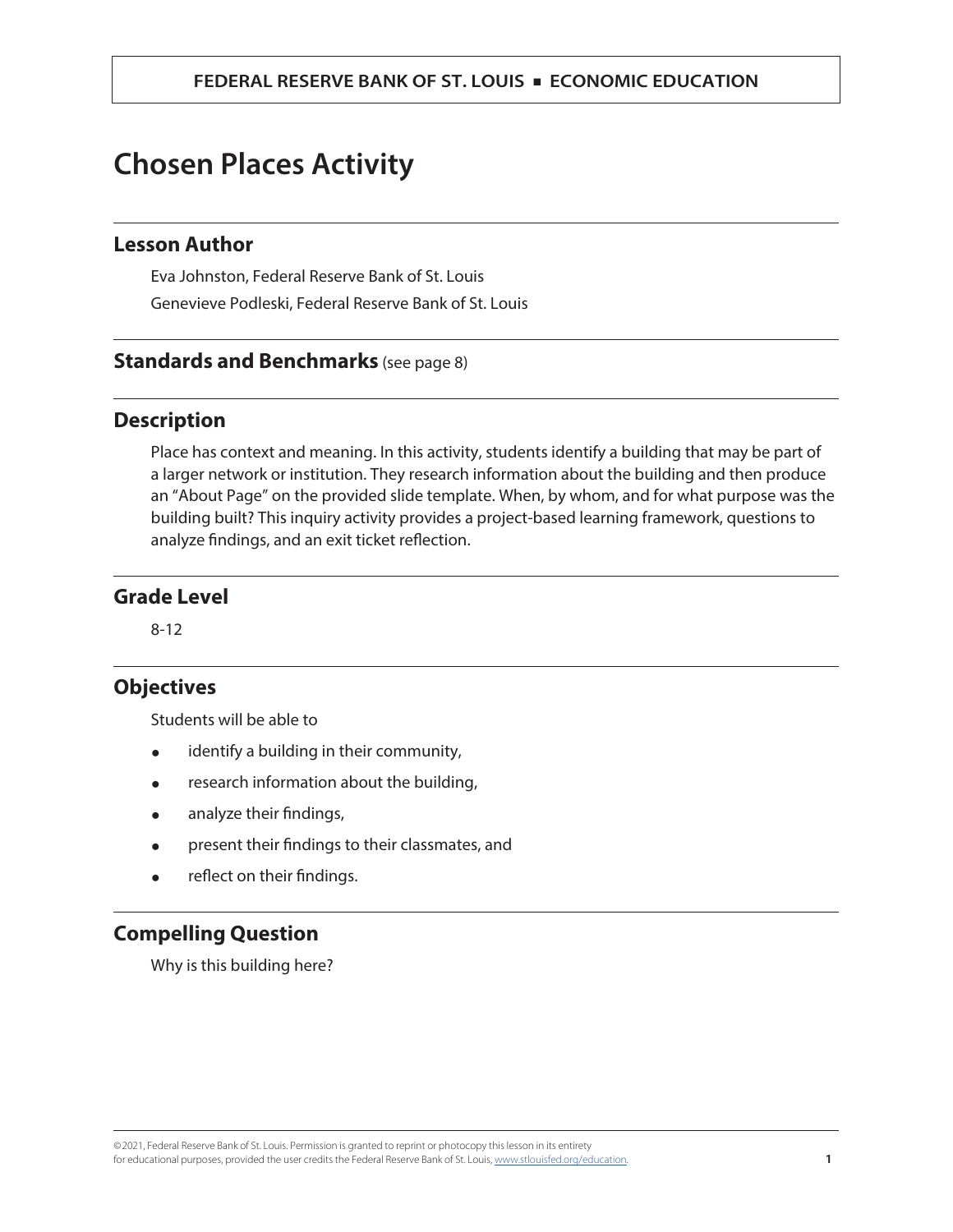# **Materials**

- ⚫ PowerPoint slides with template
- ⚫ Handout 1, one copy for each student or pair of students
- Handouts 2 and 3, one copy of each for the teacher to use as visuals

# **Procedure**

1. Teachers: After students have completed the analysis questions on *Handout 1: Activity Information Gathering Framework*, compile their slides. Instruct students to present their building analyses to the class. Have each student answer the exit ticket reflection questions on Handout 1 in either oral or written form.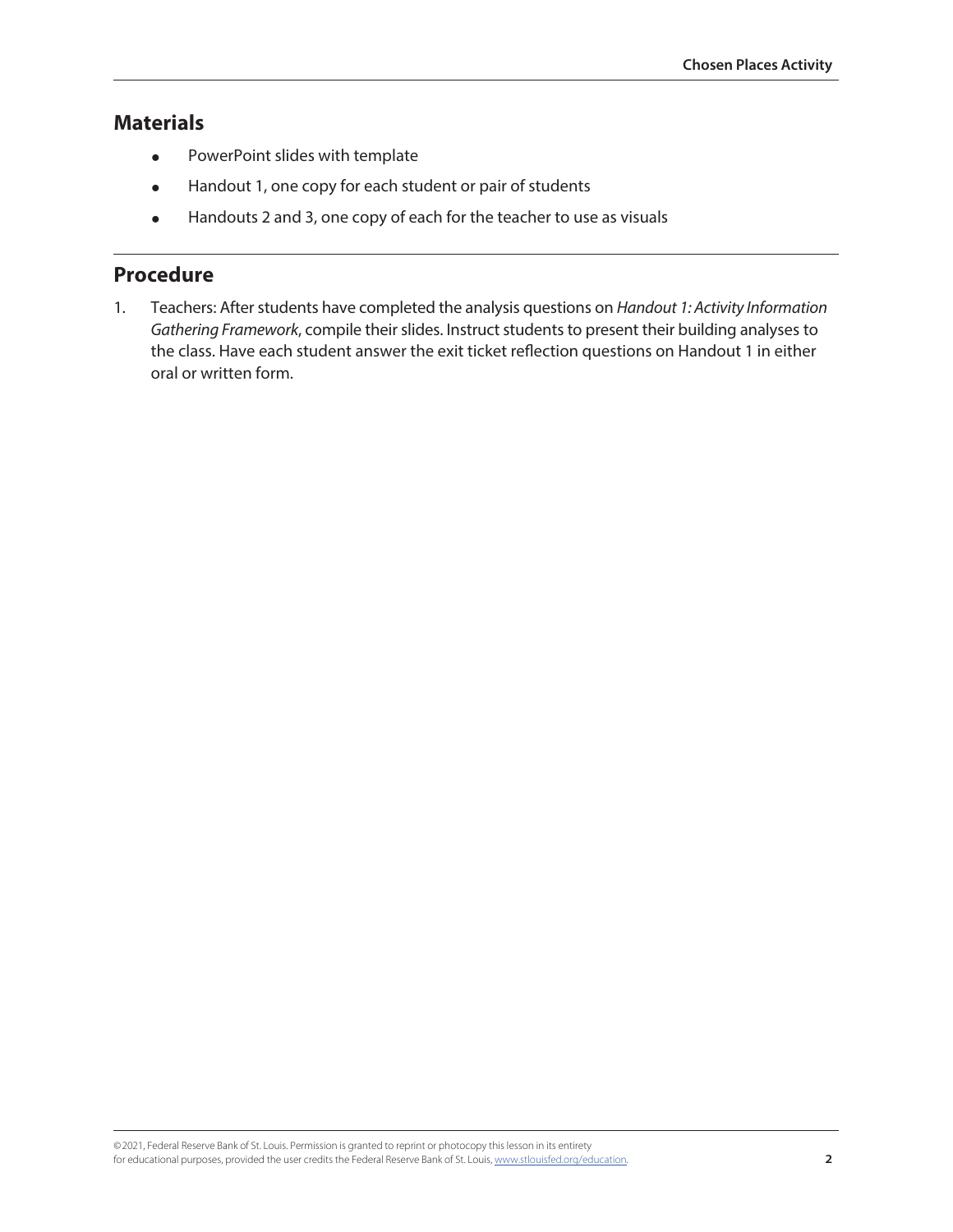# **Handout 1: Activity Information Gathering Framework**

## **Directions: Students may work individually or in pairs to complete the following.**

- 1. Identify a building that has significance in your community or state that is part of a larger network or institution. Examples include a federal or state government, library system, education, or religious building. Pick a building for which you would like to find out why it is where it is.
- 2. Gather the facts about the building using the following questions:
	- ⚫ What is it called?
	- ⚫ Where is it?
	- When was it built?
	- ⚫ Why was this location selected? (\*Higher level)
	- ⚫ Who built it? (\*Higher level)
- 3. Are there other locations in this network or part of this institution? If so, how many and where?
- 4. Use the slide template to create an "About Page" for your chosen building using the information gathered.

## **Analysis Questions**

**Students: After completing the fact-gathering process and PowerPoint slide, write a paragraph about your building and incorporate one or more of the answers to the following questions that best apply to your building:**

- 1. Is the purpose the building was created for still needed? If the purpose is still needed but not conducted in this building, where is it done and why?
- 2. What does the building say about your town/community at the time that it was built? What was the population? What were the main industries?
- 3. How has your town/community changed since the building was built?
- 4. Is there controversy about this building or was there in the past? Were there members of the community that supported or opposed this building?

## **Exit Ticket Reflection**

- 1. Did any of your findings surprise you? If so, what?
- 2. What did you learn?
- 3. Was there information you wanted to know but could not find?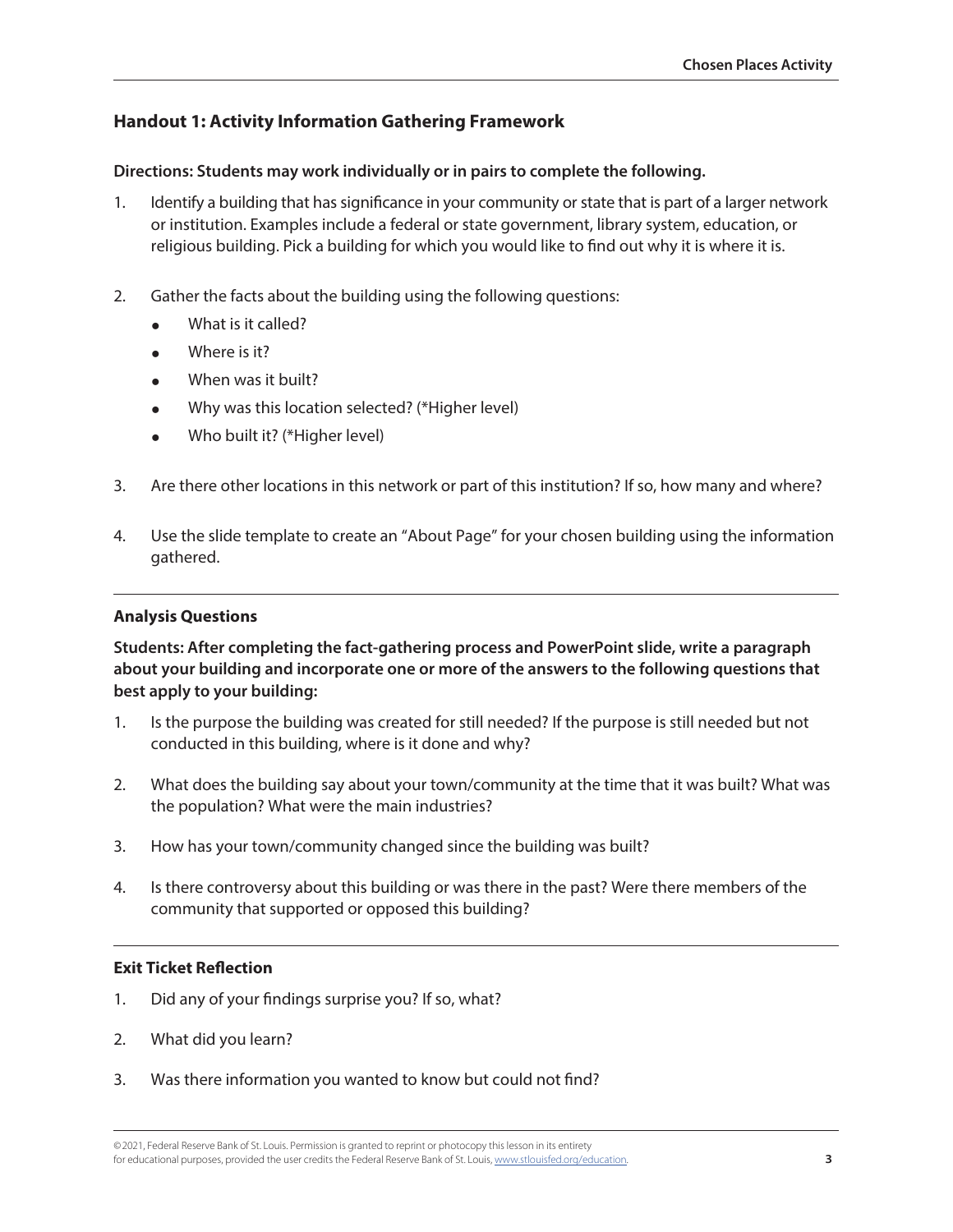# **Handout 2: Places Bibliography**

#### **Resources for Brainstorming**

Here are a handful of pages that can help you and your students discover what buildings may be in your town or city. For help finding information about a building you already know exists, please see "Resources for Finding a Building" in this activity's *Handout 3: Additional Resources*.

#### [USA.gov A-Z Index of U.S. Government Departments and Agencies](https://www.usa.gov/federal-agencies)

USA.gov, part of the U.S. General Services Administration, is the official guide to federal government information and services. This page provides an alphabetical list of federal agencies that is also searchable by keyword, so you can find the list of agencies that have offices or functions related to "environment" or "Native American" topics, to name just two examples.

#### [U.S. General Services Administration Historic Preservation](https://www.gsa.gov/real-estate/historic-preservation)

This part of the U.S. federal government's network of web pages includes the history of the General Services Administration's stewardship of federal government buildings since its founding in 1949. The site provides a [building lookup](https://www.gsa.gov/real-estate/historic-preservation/explore-historic-buildings/find-a-building-search) tool for historic government buildings across the U.S.

#### [National Park Service National Register of Historic Places](https://www.nps.gov/subjects/nationalregister/index.htm)

The National Park Service, part of the U.S. Department of the Interior, has maintained the National Register of Historic Places since 1966. There are now nearly 100,000 properties on the list. The Register includes both buildings that are part of a network, like those used in this activity, and "standalone" historical buildings that may be of interest to you and your students.

#### [dp.la, the Digital Public Library of America](https://dp.la/)

DPLA, a collaborative catalogue of digitized content in libraries, museums, and archives across the U.S. (including the Federal Reserve Bank of St. Louis) allows users to keyword search many organizations at once. The site features many history-focused [online exhibitions](https://dp.la/exhibitions) and [primary source sets](https://dp.la/primary-source-sets) on a wide variety of national, regional, and local topics.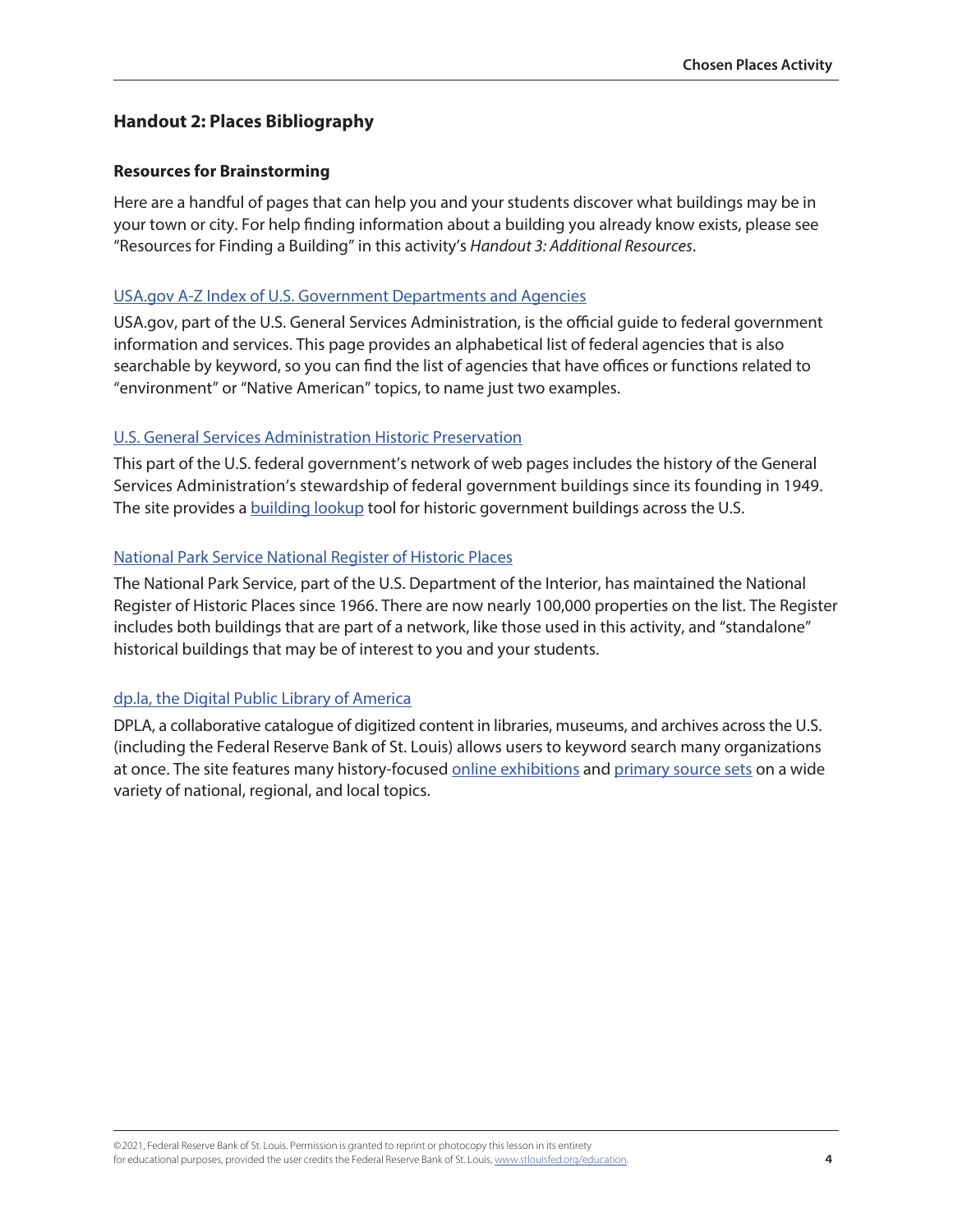# **Handout 3: Additional Resources** (page 1 of 3)

## **Digital History and Mapping Tools**

Here are a handful of resources that may be of interest to teachers interested in sophisticated visual presentations of the information uncovered in this activity. These links are provided for informational purposes only, and to the best of our knowledge there is no charge to use these tools. This [online guide](https://shsulibraryguides.org/digitalhistory/tools) from the San Jose State University libraries includes *many* kinds of digital history tools, including mapping and timeline tools.

## **[Historypin](https://www.historypin.org/en/)**

Historypin.org, which partners with organizations including the U.S. National Archives and Records Administration, is a collaborative mapping and map annotation tool that allows groups to connect information about the history of a place with a visual map of that place. Historypin, a not-for-profit organization, provides how-to videos for using Historypin, including for classroom use, [here](https://about.historypin.org/how-to-guides/).

## [National Geographic MapMaker](https://mapmaker.nationalgeographic.org/)

This map annotation tool from National Geographic magazine allows users to choose from a variety of maps in its database and annotate them with notes, drawings, map pins and location markers, and more. Their ["help"](https://mapmaker.nationalgeographic.org/#/help) section has a number of how-to videos. Find this and other classroom resources at their **[Education](https://www.nationalgeographic.org/education/classroom-resources/mapping/)** page.

## [Google Earth for Education](https://www.google.com/earth/education/)

Google's mapping tools include the ability to create complex maps with place markers, photos, text annotations, and more. You can see examples of educational projects made with Google Earth [here](https://www.google.com/intl/en_us/earth/education/explore-earth/).

# **Resources for Finding a Building**

This section provides links to specific agencies and organizations that may have (or have had) buildings in your town.

## *U.S. Government Offices*

These links are a starting point for those who may not realize that many federal agencies had or have regional offices across the country. Consider also looking in the *Handout 2: Places Bibliography* "Resources for Brainstorming" list for other agencies that may have had offices in your area.

- Bureau of Labor Statistics (BLS) [Regional Offices](https://www.bls.gov/regions/contacts.htm)
	- ⚪ Photos of [different buildings used for BLS headquarters](https://www.bls.gov/bls/history/building_photos.htm) in Washington, D.C.
- ⚫ U.S. Department of Agriculture (USDA) [Service Centers](https://offices.sc.egov.usda.gov/locator/app)
- U.S. Mint **[Facilities](https://www.usmint.gov/learn/kids/coins/mint-facilities)** (\*This site is middle-grades appropriate.)
- ⚫ Government Publishing Office (GPO) and Federal Depository Library Program (FDLP): Federal Depository Libraries are public, private, and university libraries across the U.S. that agree to make access to their federal government documents free to the public. That federal government information is published by the GPO, which has produced everything from the official records of Congress to special research reports, since 1861.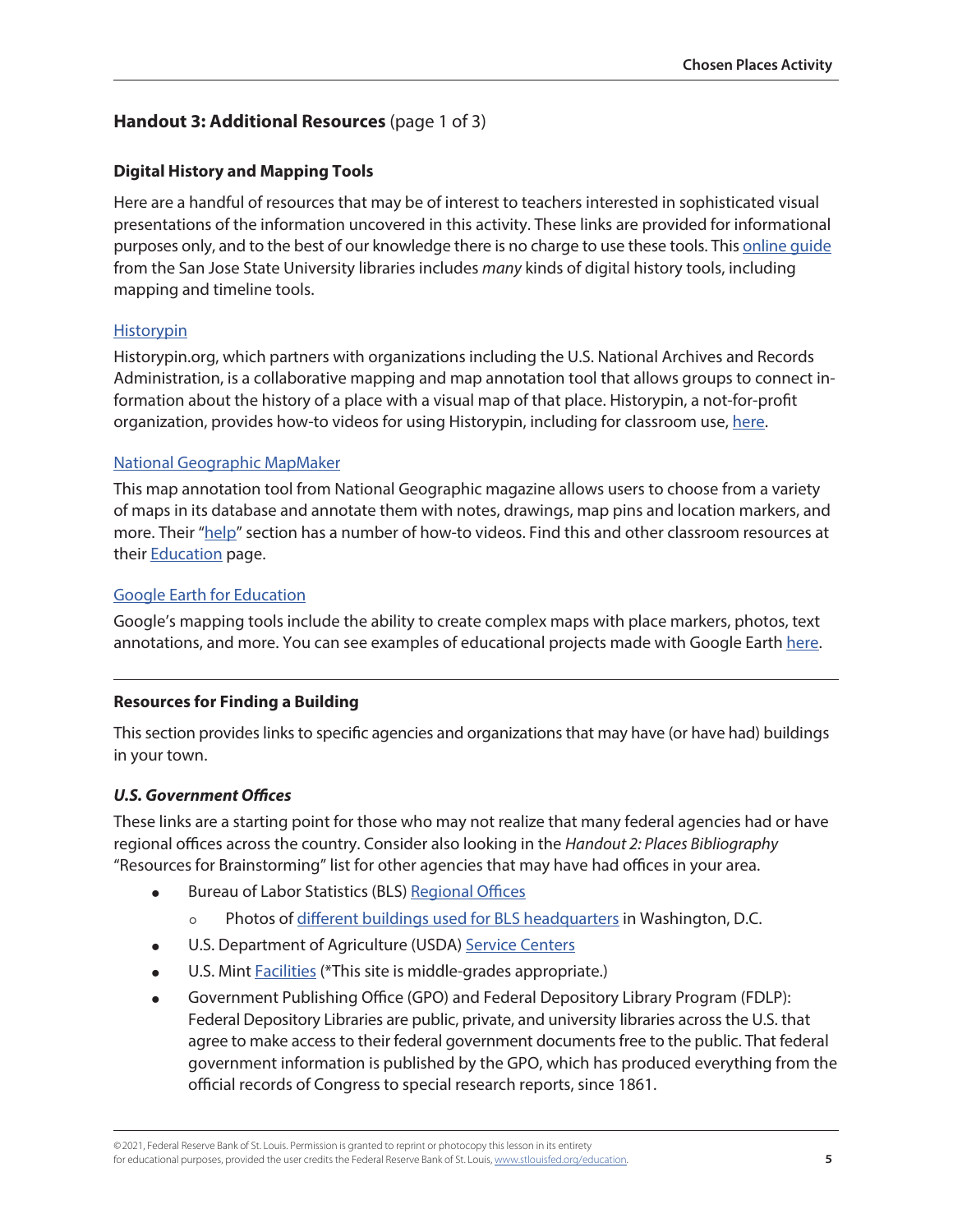# **Handout 3: Additional Resources** (page 2 of 3)

- ⚪ [FDLP and GPO History](https://www.fdlp.gov/about-the-fdlp/mission-and-history)
- o [Interactive map](https://www.fdlp.gov/about-the-fdlp/federal-depository-libraries) of FDLP libraries
- ⚪ [GPO Office Locations](https://www.gpo.gov/who-we-are/our-agency/office-locations)
- Bureau of Engraving and Printing [locations](https://www.moneyfactory.gov/services/takeatour.html)
- ⚫ Environmental Protection Agency [regional offices](https://www.epa.gov/careers/where-us-can-i-work-epa) (with [addresses\)](https://www.epa.gov/aboutepa/mailing-addresses-and-phone-numbers)
- ⚫ Health and Human Services [Regional Offices](https://www.hhs.gov/about/agencies/iea/regional-offices/index.html)
- ⚫ National Archives [offices](https://www.archives.gov/locations) and presidential libraries: Their [history and mission](https://www.archives.gov/about/history/about/history/history-and-mission) page includes some photos of the regional offices and records centers.

# *U.S. Post Offices*

This is a [National Trust site](https://savingplaces.org/places/historic-post-office-buildings) on Historic Post Office Buildings and a related [story map](https://savingplaces.org/places/historic-post-office-buildings/updates) site documenting 20 specific post office buildings. The story map's introduction provides a brief overview.

## *U.S. Federal Reserve System*

- ⚫ [List and map of Reserve Bank and branch cities](https://www.federalreserveeducation.org/about-the-fed/structure-and-functions/districts)
- ⚫ [Reserve Bank Organization Committee archives,](https://fraser.stlouisfed.org/archival-collection/records-federal-reserve-system-1344#473064) 1913-1914
- ⚫ [Appeals](https://fraser.stlouisfed.org/archival-collection/records-federal-reserve-system-1344#473065) from cities that were not chosen in 1914 to be Federal Reserve cities

## *Land Grant Universities*

- ⚫ [Association of Public & Land-Grant Universities](file://///h1rsrchpfs02/RsrchShare/data/EconEd/FRASER/NCHE2021/bibliography/•%09https:/www.aplu.org/about-us/history-of-aplu/what-is-a-land-grant-university/)
- ⚫ [Map](https://nifa.usda.gov/resource/land-grant-colleges-and-universities-map) from the USDA
- ⚫ For historical context concerning which Native American tribes lived on the lands that became land grants, [this investigative article](https://www.hcn.org/issues/52.4/indigenous-affairs-education-land-grab-universities) and embedded map provides an overview on Indigenous territories appropriated in the Morrill Act.

# *Military Bases*

- $\bullet$  This Department of Defense list of military installations [in the U.S.](https://installations.militaryonesource.mil/view-all) can be filtered by service and browsed by state.
- This Library of Congress image search for "[military bases](https://www.loc.gov/maps/?all=true&dates=1900-1999&fa=subject:military+bases)" includes historic maps and illustrations.
- ⚫ A U.S. Army history site on [naming and renaming](https://history.army.mil/faq/naming-of-us-army-posts.htm) of Army posts includes primary sources dating back to 1917.

# *Carnegie Libraries*

• This National Park Service [lesson](https://www.nps.gov/articles/carnegie-libraries-the-future-made-bright-teaching-with-historic-places.htm) on the Carnegie libraries includes the original application towns submitted in their quest to get a library. The "Carnegie Libraries of Washington Thematic Resource" mentioned on the NPS site can be found in PDF form [here](https://npgallery.nps.gov/GetAsset/130ad3ef-833c-4553-8f92-c3e939c7237a). The "Thematic Resource" may be too dense for students but can provide valuable context for teachers.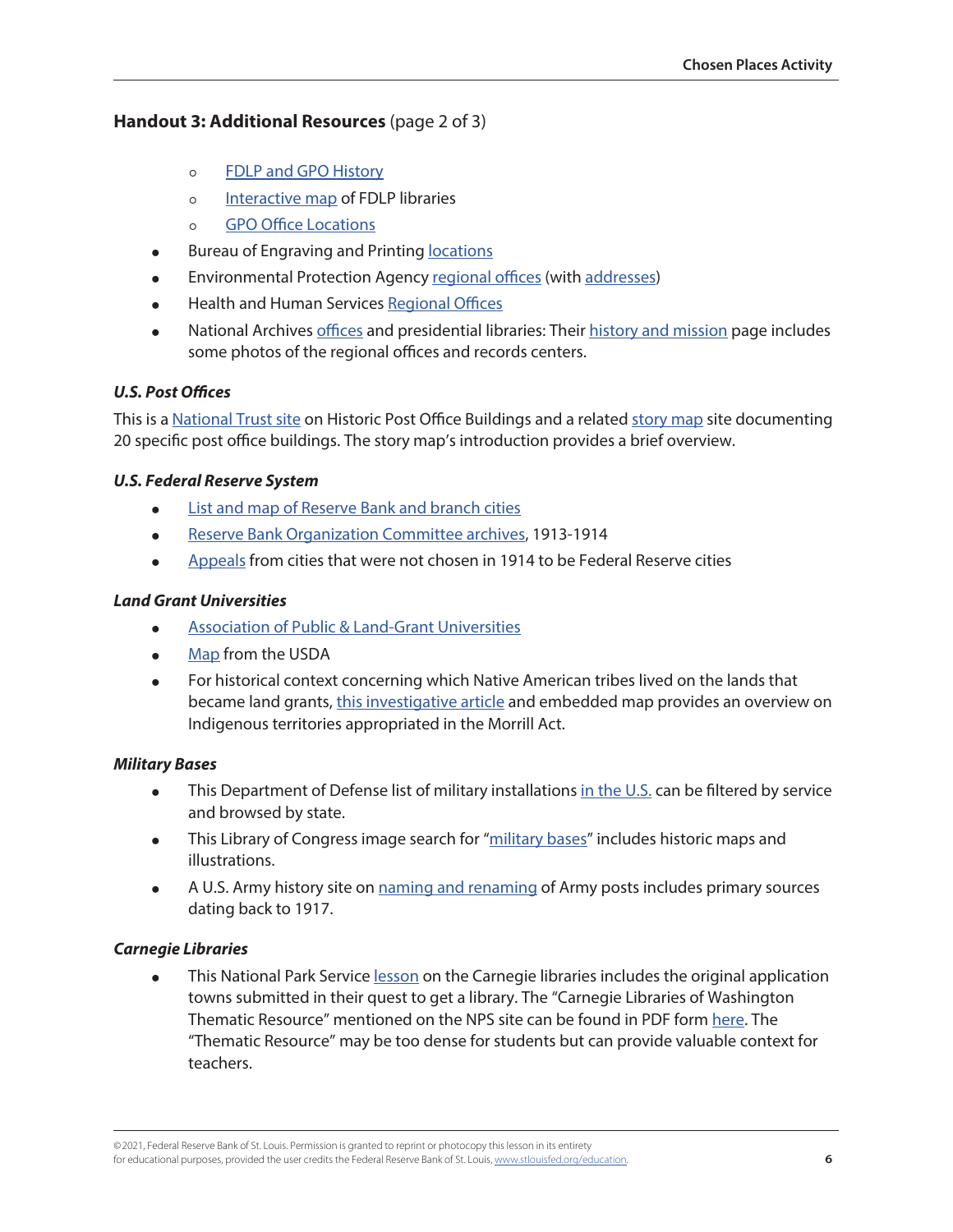## **Handout 3: Additional Resources** (page 3 of 3)

- **•** DPLA has an online [exhibition](https://dp.la/exhibitions/history-us-public-libraries/carnegie-libraries) on the Carnegie libraries.
- Library of Congress has a [research guide](https://guides.loc.gov/chronicling-america-carnegie-libraries) on Carnegie libraries, using the Chronicling America digital collection of historic newspapers to link to specific local news articles.

#### *Union Stations, Penn Stations, and Other Train "Terminals"*

These commonly named buildings were built and run by rail companies, so they do not have a central source for their histories.

- Wikipedia [list](https://en.wikipedia.org/wiki/Category:Union_stations_in_the_United_States) of Union Stations
- Some stations have their own website with history, like Washington, D.C.'s [Union Station.](https://www.unionstationdc.com/History-of-Union-Station/)
- Some stations are in the GSA historic buildings site listed above, like Tacoma, WA's Union [Station.](https://www.gsa.gov/historic-buildings/tacoma-union-station-tacoma-wa)
- The [Barriger National Railroad Library,](http://www.umsl.edu/mercantile/barriger/index.html) part of the St. Louis Mercantile Library special collections housed at the University of Missouri St. Louis, has a large collection of materials about the history of railroads.